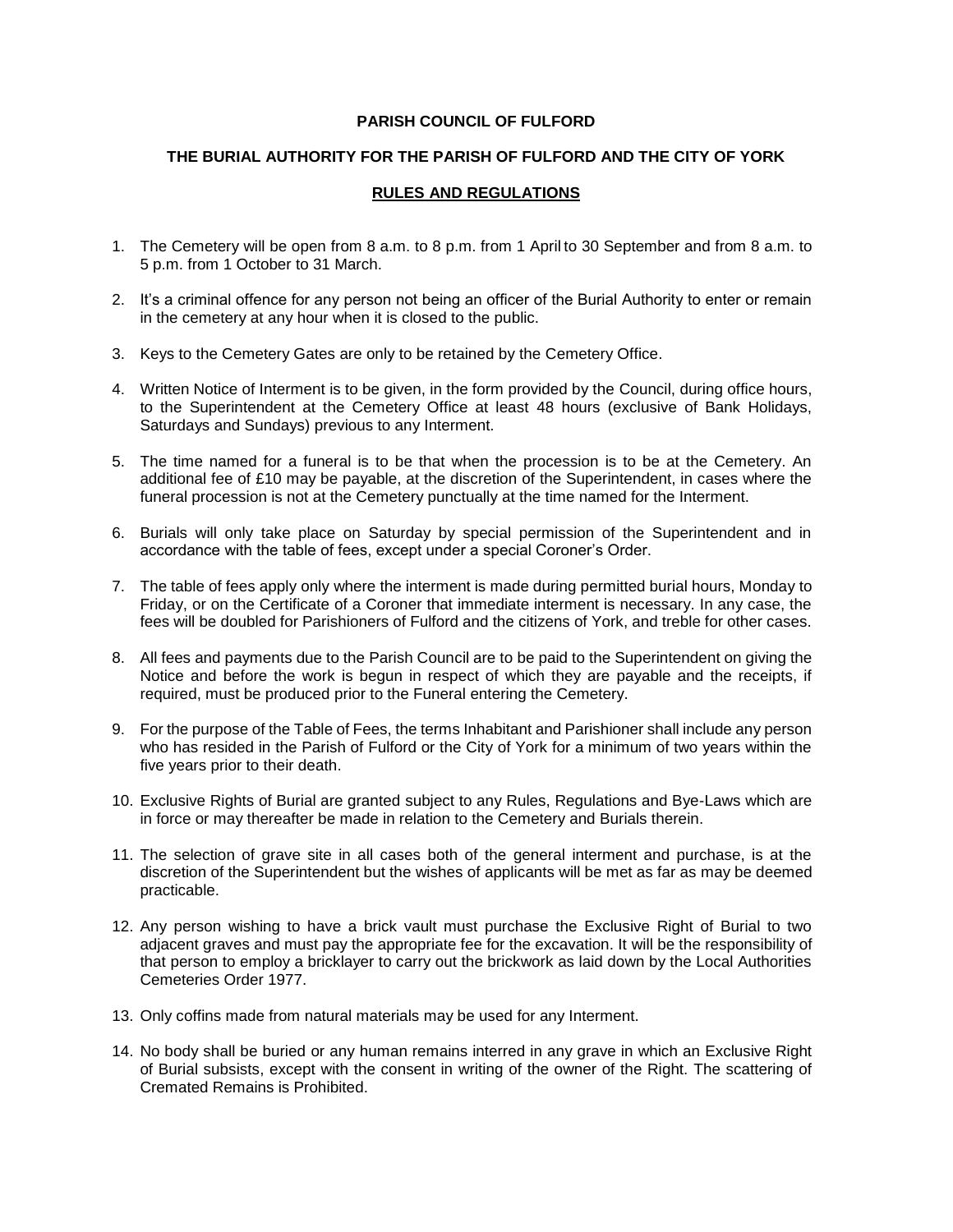- 15. All graves are to be excavated and filled in by the person or persons appointed by the Council.
- 16. Where a deceased person has not qualified as an inhabitant for the area for which the Council acts as the Burial Authority, the interment shall not take place in a grave for which no Right of Burial has been granted.
- 17. A Register of Burial will be kept at the Cemetery Office and during office hours, at a time convenient to the office staff, searches may be made and certified extracts obtained.
- 18. Headstones of approved design may be erected after the registration fee has been paid, approval received and a permit issued but the Council does not guarantee that they shall never, at any future time, be removed.
- 19. All headstones and vases proposed to be placed in the cemetery, and the inscriptions thereon, are to be subject to the approval of the Council, and drawings, showing the form and dimension of every headstone and vase and a copy of every inscription to be made thereon must be left with the Superintendent at least ten days in advance for approval.
- 20. The Council may take down and remove any memorial which has been placed within the cemetery without the required authority. The cost of the said removal may be charged to the person to whose order the memorial was placed.
- 21. Only memorials of natural stone will be allowed. Wooden crosses are not permitted.
- 22. All memorials are to be kept in good repair by the owners or the same may be removed by the Council.
- 23. Copper or Aluminium Clamps must be used to secure all memorials to their base.
- 24. Due to Health and Safety concerns the maximum size of memorials permitted are:
	- a. Vases 16 inches x 16 inches x 16 inches;
	- b. Normal adult Grave Height 2 feet 10 inches, Width 3 feet, Depth 16 inches;
	- c. Child's Grave Height 2 feet 6 inches, Width 2 feet, Depth 1 foot;
	- d. Cremated Remains Plots 23/24 Height 2 feet 6 Inches, Width 2 feet, Depth 1 foot, the stone base must be same size. Upright Headstones Only;
	- e. Book type Memorials will not be permitted on the cremated remains and children's plots.

### THESE ARE THE MAXIMUM SIZES INCLUDING THE STONE SLAB BASE THAT MUST BE UNDER EVERY MEMORIAL.

### ALL MEMORIALS MUST BE FITTED WITH A SAFETY ANCHOR.

- 25. Stonemasons' vehicles will only be allowed into the Cemetery at the Superintendent's discretion and all excess soil and waste material must be removed and the area around the grave left clean and tidy.
- 26. Memorial work may only be carried out Monday to Friday between the hours of 0830-1200 and 1300-1530 hrs and will not be allowed on Weekends or Bank Holidays.
- 27. Fulford Cemetery is a lawned cemetery and planting or placement of anything within the cemetery that may interfere with the general maintenance or grass cutting in the cemetery is prohibited.
- 28. No flowers, trees or shrubs may be planted on, or taken from, any grave in the cemetery without the Superintendent's permission.